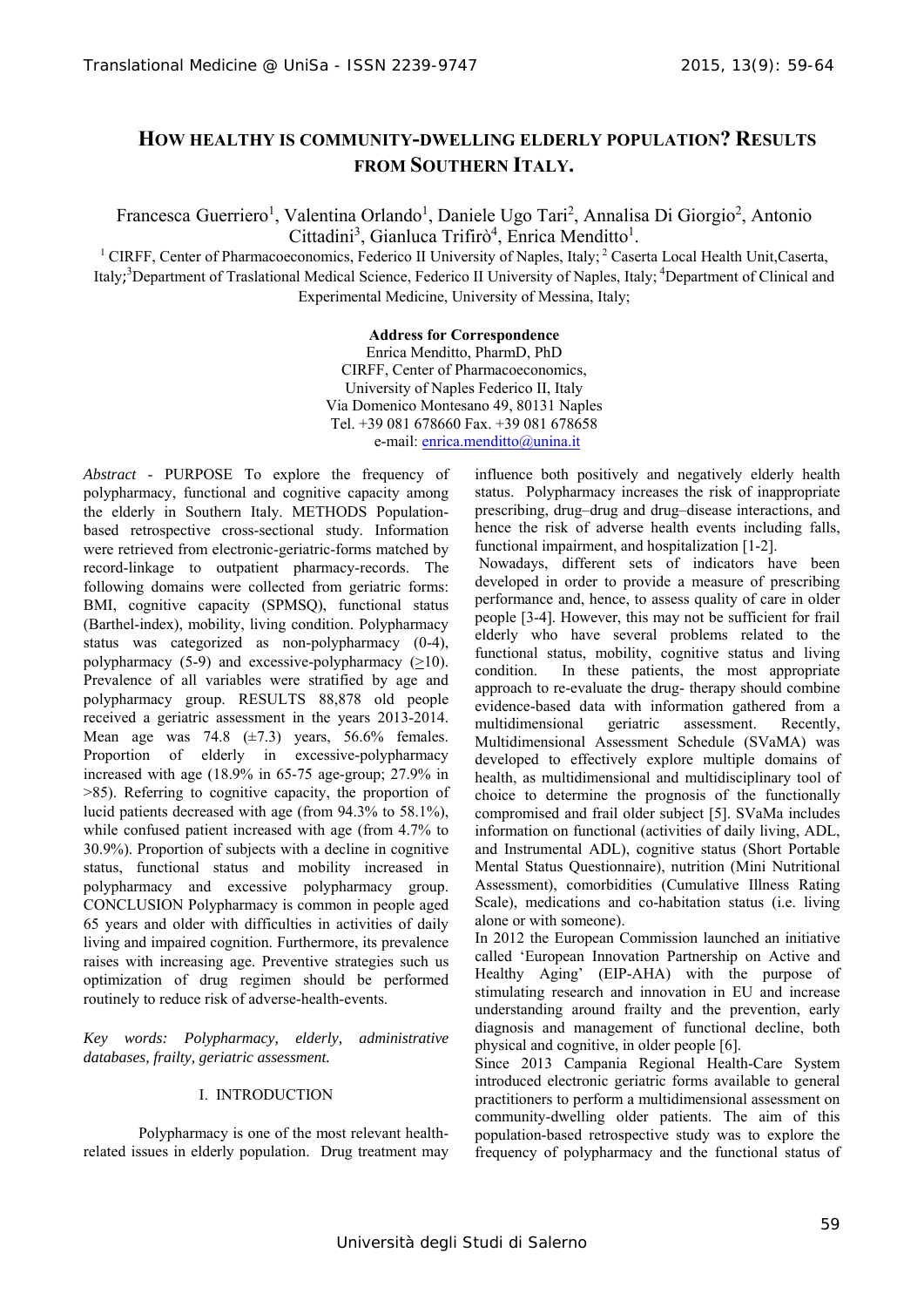older outpatients from Caserta Local Health Unit (LHU), Southern Italy.

#### II. METHODS

**Study design:** we designed a retrospective cross-sectional study.

**Setting:** electronic geriatric forms from the Local Health Authority (LHU) of Caserta in the Campania Region (Southern Italy), covering a population of about 1,000,000 inhabitants.

#### **Data sources**

The data used for this study were obtained from electronic geriatric forms in the SANIARP Portal, a web platform available to general practitioners (GPs) of LHU Caserta, collected from January 1, 2013 to December 31, 2014 (study period). Electronic geriatric card was a short version of SVaMA. The SVaMA is the officially recommended assessment schedule used by the health personnel of the National Health Care System to perform a multidimensional assessment on community-dwelling older persons or nursing home residents to establish accessibility to some health care resources [5]. From the electronic geriatric cards the following information were obtained: Body Mass Index (BMI); cognitive capacity (Short Portable mental Status Questionnaire SPMSQ); functional status (Barthel index); mobility (Barthel index), living condition and senses and communication skills (language understanding, language production, hearing and sight). This data source was matched, by recordlinkage analysis to outpatient pharmacy records and the civil registry in order to collect pharmaceutical information (number of drugs) and demographic information (i.e. age, gender, date of death or emigration) of all residents covered by the LHU. All information was linked through a unique and anonymous personal identification code. As this automated system is anonymous, neither ethical committee approval nor informed consent was required. Furthermore, the anonymous data file is routinely used by the local health authority for epidemiological and administrative purposes. Permission to use it for the present study was granted by the responsible authority. The reliability of this strategy to produce pharmacoepidemiological information has been previously documented [7-8].

#### **Study population**

The study population consisted of all subjects of 65 years of age or older who had at least one geriatric assessment form during the study period (January, 1 2013 to December, 31 2014). We considered the latest form for patients with more than one geriatric assessment. Age was calculated at the date of geriatric assessment was carried out.

#### **Variables**

*Short Portable mental Status Questionnaire SPMSQ* is a short questionnaire that is used to screen older adults for dementia signs and other neurologically based deficits and to determine the degree of impairment [9].

*Functional status* was evaluate **by Barthel scale or Barthel Index.** This is an ordinal scale used to measure performance in activities of daily living (ADL). Each performance item is rated on this scale with given number of points assigned to each level or ranking [10]. The rating scale autonomy in basic activities of daily living proposal by Katz et al. is one of the tools used in the evaluation of geriatric patient [11]. The tool evaluates accurately basic tasks: to bathe, dressing up, toilet, move, urinary and fecal incontinence, feed themselves. The index measures the different abilities of the patient in taking care of themselves and each is measured in terms of what the patient is functional or not. To each of the items goes given a score dichotomous in which:  $0 =$  dependent  $1 =$ independent

*Mobility* was assessed by four tasks: Transfer bed / chair, walk, use of wheelchair, use the stairs. Each performance item is rated on the Barthel index. To each of the items goes given a score dichotomous in which:  $1 =$  moves by self's  $2$ = assisted [12].

*Living condition* was determined on the basis of living condition at the time of examination. Living status was coded for those participants living alone or with someone.  $(Alone = 1; with someone = 2) [13].$ 

*Language* (understanding and production) was categorized into 3 groups: Normal, Understand only simple sentences or disorder of language, doesn't understand doesn't speak respectively.

*Hearing and Sight* was categorized into 4 groups: Normal, Serious deficit, Serious deficit incurable and finally deafness or blindness.

*Polypharmacy* was defined as a three-class variable: *excessive polypharmacy* defined as the use of ten or more drugs; *polypharmacy* as the use of five to nine drugs; *nonpolypharmacy* as the use of four or less drugs concomitantly [14].

Prevalence of all variables were stratified by age-group (65-75 years; 75-84 years; >85 years) and polypharmacy group (non-polypharmacy; polypharmacy; excessive polypharmacy).

#### **Statistical methods**

Characteristics of the study population were analysed using descriptive statistics: quantitative variables were described by means and standard deviations while categorical variables were described by counts and percentages. In the case of categorical variables, crosstabulations with chi-square tests were used for comparing the differences between age group and polypharmacy group. All analyses were performed using SPSS software version 17.1 for Windows (SPSS Inc., Chicago, IL, USA). Statistically significance was set up at  $p$ -value  $\leq 0.05$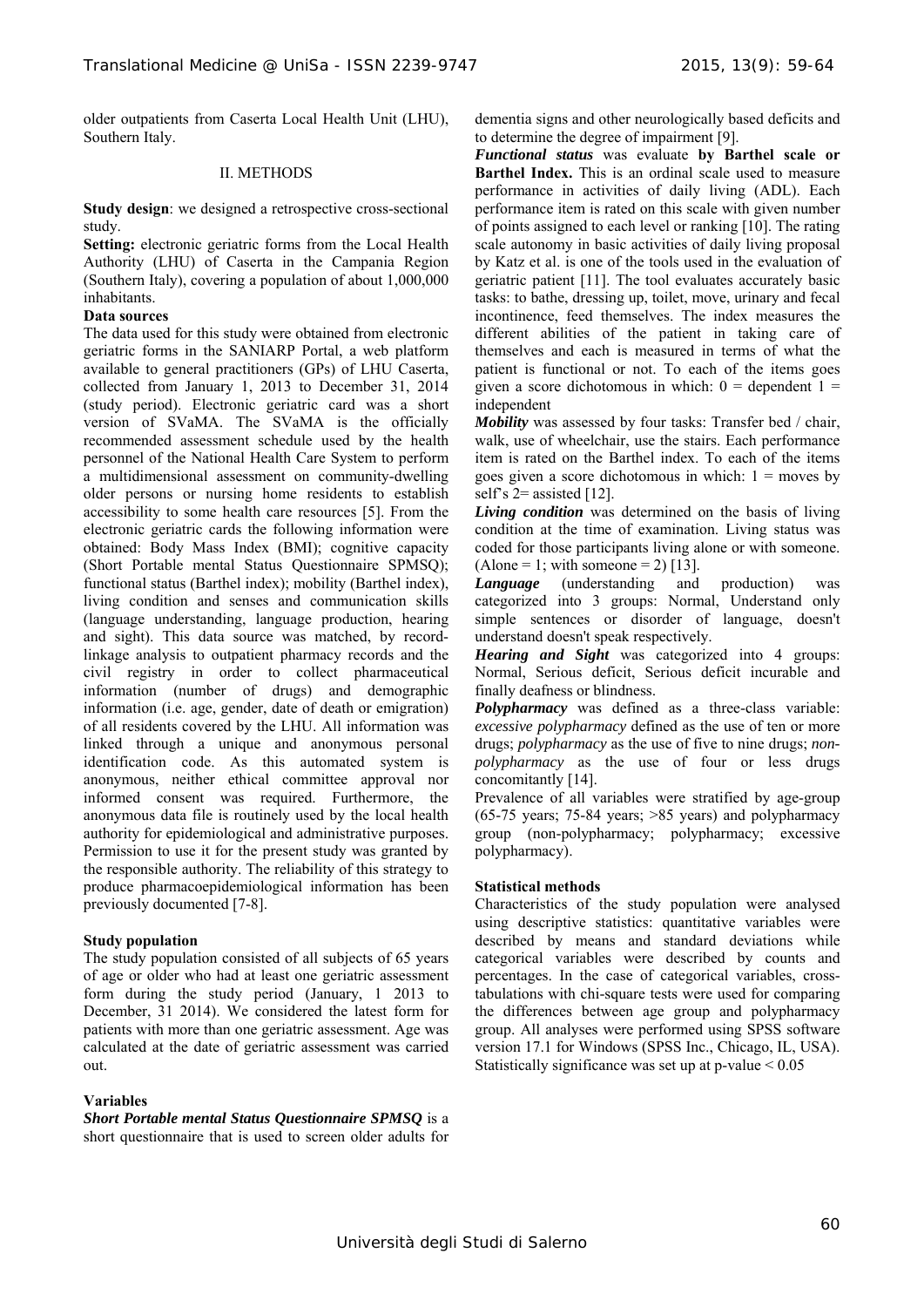### III. RESULTS

A total of about 90,000 elderly were analysed in this study. This amount represents more than 60% of the total elderly population in LHU Caserta. The mean patient age at the index date was 74.8  $(\pm 7.3)$  years with 53.7% of the patients between 65-74 years of age, 34.6% of the patients between 75-84 years of age, 11.7% of patients 85 of age or more. Baseline characteristics of the study population are shown in Table 1. 56.6% of patients were women. The mean BMI of patients was  $27.0 \ (\pm 4.0)$ . In particular, percentage of overweight elderly decreased from 43.0% in subjects aged 65-74 years to 35.8% in subjects aged 85 or more. Proportion of elderly in polypharmacy increased from 42.7% in subject aged 65-74 years to 45.4% in subject aged 85 or more. More in detail, with regard to excessive polypharmacy, there was a slightly increase from 18.9% in subject aged 65-74 years to 27.9% in subject aged 85 or more. Referring to cognitive capacity, the proportion of confused patients increased from 4.7% in patients aged 65-74 years to 30.9% in patients aged 85 or more. The percentage of very confused patients increased from 0.9% in patients aged 65-74 years to 11.0% in patients aged 85 or more. In the matter of functional status, the percentage of patients dependent in their activities of daily living rose from 2.9% in patients aged 65-74 years to 36.2% in patients aged 85 or more. Therefore, about mobility, the proportion of elderly needing help to move increased from 5.3% in subject aged 65-74 years to 48.7% in subject aged 85 or more. Overall, 87.5% of elderly living with someone and only 12.5% living alone. Regarding senses and communication skills, the proportion of elderly having problems with language, hearing and sight increased proportionally with the age. In particular, the percentage of elderly who "understand only simple sentences" and "disorder of language" increased from 6.7% and 9.0% in subject aged 75-84 years to 17.6% and 22.4% in subject aged 85 or more, respectively. Therefore, referring to hearing and sight the percentage of elderly with serious deficit increased from 17.8% and 29.2% in subject aged 65-74 years to 58.3 and 62.2% in subject aged 85 or more, respectively.

Approximately 67.4% of elderly are treated with five or more drugs. In particular, the proportion of elderly patients in polypharmacy, defined as the use of five to nine drugs, was 44.2% and 23.2% was in excessive polypharmacy, defined as the use of more than ten drugs, as shown in Table 2. Proportion of subjects with a decline in cognitive status, functional status and mobility increased in polypharmacy and excessive polypharmacy group. Referring to SPMSQ score, the percentage of confused patients increased from 8.0% in nonpolypharmacy group to 15.6% in excessive polypharmacy group. The percentage of very confused patient rose from 2.3% in non-polypharmacy group to 4.4% in excessive polypharmacy group. The same trend in proportion occurred for functional status and mobility. In particular, the proportion of elderly dependents increased in all three groups of polytherapy  $(5.4\%; 9.1\%; 17.0\%$  respectively).

The percentage of elderly assisted increased from 8.3% in non-polypharmacy group to 25.6% in excessive polypharmacy group.

| Table 1. Baseline characteristics of the study population |                        |        |        |                    |                |  |  |  |
|-----------------------------------------------------------|------------------------|--------|--------|--------------------|----------------|--|--|--|
| Variables                                                 | Age groups, $N$ $(\%)$ |        |        | Total, N<br>$(\%)$ |                |  |  |  |
|                                                           | 65-74                  | 75-84  | >85    |                    | p              |  |  |  |
|                                                           | years                  | years  | years  | 88,878             |                |  |  |  |
|                                                           | 47,741                 | 30,777 | 10,360 | (100.0)            |                |  |  |  |
|                                                           | (53.7)                 | (34.6) | (11.7) |                    |                |  |  |  |
| Gender                                                    |                        |        |        |                    | < 0.001        |  |  |  |
| Female                                                    | 25,292                 | 17,962 | 7,057  | 50,311             |                |  |  |  |
|                                                           | (53.0)                 | (58.4) | (68.1) | (56.6)             |                |  |  |  |
| Male                                                      | 22,449                 | 12,815 | 3,303  | 38,567             |                |  |  |  |
|                                                           | (47.0)                 | (41.6) | (31.9) | (43.4)             |                |  |  |  |
| BMI                                                       |                        |        |        |                    | $<$ 0.001 $\,$ |  |  |  |
| Mean                                                      |                        |        |        | 27.0               |                |  |  |  |
| $(\pm SD)$                                                |                        |        |        | $(+4.0)$           |                |  |  |  |
| Underweight                                               | 66                     | 59     | 43     | 168                |                |  |  |  |
| $(BMI \leq 18.49)$                                        | (0.1)                  | (0.2)  | (0.4)  | (0.2)              |                |  |  |  |
| Normal                                                    | 15,385                 | 9,998  | 4,097  | 29,480             |                |  |  |  |
| $(BMI \geq 18.50$                                         | (32.2)                 | (32.5) | (39.5) | (33.2)             |                |  |  |  |
| $\leq$ 24.99)                                             |                        |        |        |                    |                |  |  |  |
| Overweight                                                | 20,529                 | 12,655 | 3,714  | 36,898             |                |  |  |  |
| $(BMI \geq 25)$                                           | (43.0)                 | (41.1) | (35.8) | (41.5)             |                |  |  |  |
| Obese                                                     | 8,610                  | 5,957  | 1,873  | 16,440             |                |  |  |  |
| $(BMI \geq 30)$                                           | (18.0)                 | (19.4) | (18.1) | (18.5)             |                |  |  |  |
| <b>Number of drugs</b>                                    |                        |        |        |                    | $<$ 0.001 $\,$ |  |  |  |
| Non-                                                      | 18,308                 | 7,903  | 2,764  | 28,975             |                |  |  |  |
| polypharmacy                                              | (38.3)                 | (25.7) | (26.7) | (32.6)             |                |  |  |  |
| $(0-4 \, \text{drugs})$                                   |                        |        |        |                    |                |  |  |  |
| Polypharmacy                                              | 20,405                 | 14,166 | 4,702  | 39,273             |                |  |  |  |
| $(5-9 \text{ drugs})$                                     | (42.7)                 | (46.0) | (45.4) | (44.2)             |                |  |  |  |
| Excessive                                                 | 9,028                  | 8,708  | 2,894  | 20,630             |                |  |  |  |
| Polypharmacy                                              | (18.9)                 | (28.3) | (27.9) | (23.2)             |                |  |  |  |
| $( \geq 10 \text{ drugs})$                                |                        |        |        |                    |                |  |  |  |
| *SPMSQ score                                              |                        |        |        |                    | $<$ 0.001 $\,$ |  |  |  |
| Lucid                                                     | 45,041                 | 25,213 | 6,022  | 76,276             |                |  |  |  |
| $(0-3)$                                                   | (94.3)                 | (81.9) | (58.1) | (85.8)             |                |  |  |  |
| Confused                                                  | 2,252                  | 4,464  | 3,199  | 9,915              |                |  |  |  |
| $(4-8)$                                                   | (4.7)                  | (14.5) | (30.9) | (11.2)             |                |  |  |  |
| Very confused                                             | 448                    | 1,100  | 1,139  | 2,687              |                |  |  |  |
| $(9-10)$                                                  | (0.9)                  | (3.6)  | (11.0) | (3.0)              |                |  |  |  |
| <b>Functional status (Barthel Index)</b>                  |                        |        |        |                    | $<$ 0.001 $\,$ |  |  |  |
| Indipendent                                               | 46,373                 | 27,271 | 6,609  | 80,253             |                |  |  |  |
| $(0-14)$                                                  | (97.1)                 | (88.6) | (63.8) | (90.3)             |                |  |  |  |
| Dipendent                                                 | 1,368                  | 3,506  | 3,751  | 8,625              |                |  |  |  |
| $(15-49)$                                                 | (2.9)                  | (11.4) | (36.2) | (9.7)              |                |  |  |  |
| <b>Mobility (Barthel Index)</b>                           |                        |        |        |                    | $<$ 0.001 $\,$ |  |  |  |
| Moves by itself                                           | 45,225                 | 25,016 | 5,318  | 75,559             |                |  |  |  |
| $(0-14)$                                                  | (94.7)                 | (81.3) | (51.3) | (85.0)             |                |  |  |  |
| Assististed (15-                                          | 2,516                  | 5,761  | 5,042  | 13,319             |                |  |  |  |
| 49)                                                       | (5.3)                  | (18.7) | (48.7) | (15.0)             |                |  |  |  |
| Living_condition                                          |                        |        |        |                    | $<$ 0.001 $\,$ |  |  |  |
| Live alone                                                | 4,905                  | 4,857  | 1,350  | 11,112             |                |  |  |  |
|                                                           | (10.3)                 | (15.8) | (13.0) | (12.5)             |                |  |  |  |
| Live with                                                 | 42,836                 | 25,920 | 9,010  | 77,766             |                |  |  |  |
| someone                                                   | (89.7)                 | (84.2) | (87.0) | (87.5)             |                |  |  |  |
| <b>Language (Understanding)</b>                           |                        |        |        |                    | $<$ 0.001 $\,$ |  |  |  |
| Normal                                                    | 46,477                 | 28,120 | 7,946  | 82,543             |                |  |  |  |
|                                                           | (97.4)                 | (91.4) | (76.7) | (92.9)             |                |  |  |  |
| Understand only                                           | 1,000                  | 2,055  | 1,819  | 4,874              |                |  |  |  |
| simple                                                    | (2.1)                  | (6.7)  | (17.6) | (5.5)              |                |  |  |  |
| sentences                                                 |                        |        |        |                    |                |  |  |  |
| Doesn't                                                   | 225                    | 815    | 595    | 1.461              |                |  |  |  |
| understand                                                | (0.5)                  | (2.6)  | (5.7)  | (1.6)              |                |  |  |  |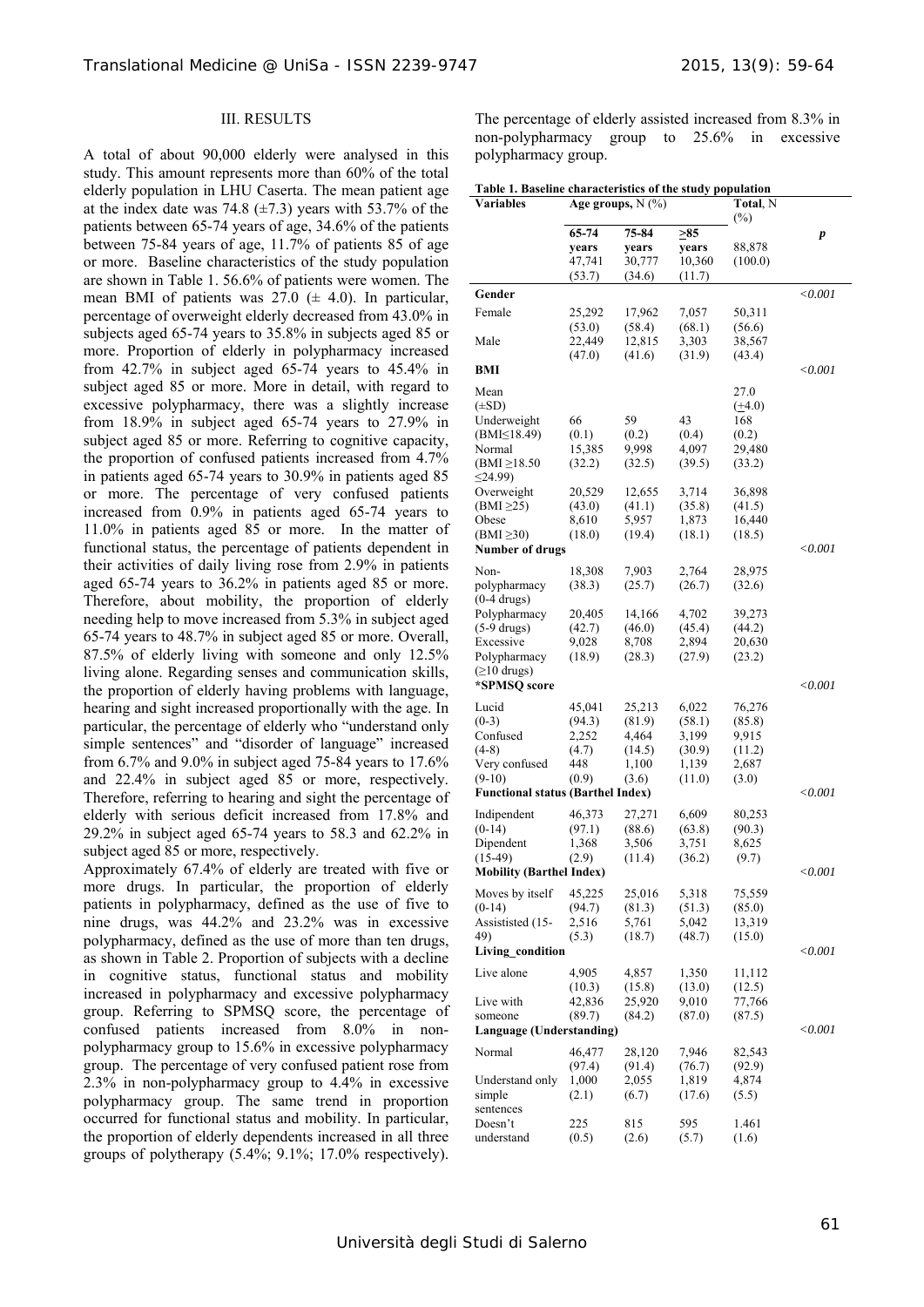| Language (production) |        |        |        |        |         |  |
|-----------------------|--------|--------|--------|--------|---------|--|
| Normal                | 46,114 | 27,721 | 7,774  | 81,609 |         |  |
|                       | (96.6) | (90.1) | (75.0) | (91.8) |         |  |
| Disorder of           | 1,479  | 2,759  | 2,319  | 6,557  |         |  |
| language              | (3.1)  | (9.0)  | (22.4) | (7.4)  |         |  |
| Doesn't speak         | 148    | 297    | 267    | 712    |         |  |
|                       | (0.3)  | (1.0)  | (2.6)  | (0.8)  |         |  |
| Hearing               |        |        |        |        | < 0.001 |  |
| Normal                | 38,731 | 18,528 | 3,443  | 60,702 |         |  |
|                       | (81.1) | (60.2) | (33.2) | (68.3) |         |  |
| Serious deficit       | 8,513  | 11,338 | 6,042  | 25,893 |         |  |
|                       | (17.8) | (36.8) | (58.3) | (29.1) |         |  |
| Serious deficit       | 360    | 726    | 702    | 1,788  |         |  |
| incurable             | (0.8)  | (2.4)  | (6.8)  | (2.0)  |         |  |
| Deafness              | 137    | 185    | 173    | 495    |         |  |
|                       | (0.3)  | (0.6)  | (1.7)  | (0.6)  |         |  |
| Sight                 |        |        |        |        | < 0.001 |  |
| Normal                | 33,344 | 16,357 | 3,352  | 53,053 |         |  |
|                       | (69.8) | (53.1) | (32.4) | (59.7) |         |  |
| Serious deficit       | 13,931 | 13,735 | 6,445  | 34,111 |         |  |
|                       | (29.2) | (44.6) | (62.2) | (38.4) |         |  |
| Serious deficit       | 384    | 583    | 475    | 1,442  |         |  |
| incurable             | (0.8)  | (1.9)  | (4.6)  | (1.6)  |         |  |
| <b>Blindness</b>      | 82     | 102    | 88     | 272    |         |  |
|                       | (0.2)  | (0.3)  | (0.8)  | (0.3)  |         |  |

\* SPMSQ : Short Portable Mental Status Questionnaire

**Table 2. Mobility, functional status and cognitive status (N, %) stratified by polypharmacy group.** 

|                                                 |                                    | Total, N<br>$(\%)$                                        |                                                           |                            |  |  |
|-------------------------------------------------|------------------------------------|-----------------------------------------------------------|-----------------------------------------------------------|----------------------------|--|--|
| $0 - 4$<br>drugs<br>28,975<br>(32.6)            | $5-9$<br>drugs<br>39,273<br>(44.2) | >10<br>drugs<br>20,630<br>(23.2)                          | 88,878<br>(100.0)                                         | p                          |  |  |
|                                                 |                                    |                                                           |                                                           | < 0.001                    |  |  |
| 26,003                                          | 33,769                             | 16,504                                                    | 76,276                                                    |                            |  |  |
| 2,317                                           | 4,376                              | 3,222                                                     | 9.915                                                     |                            |  |  |
| 655,0<br>(2.3)                                  | 1,128<br>(2.9)                     | 904,0<br>(4.4)                                            | 2,687<br>(3.0)                                            |                            |  |  |
| 10)<br><b>Functional status (Barthel Index)</b> |                                    |                                                           |                                                           |                            |  |  |
| 27,422<br>(94.6)                                | 35,705<br>(90.9)                   | 17,126<br>(83.0)                                          | 80,253<br>(90.3)                                          |                            |  |  |
| 1,553<br>(5.4)                                  | 3,568<br>(9.1)                     | 3,504<br>(17.0)                                           | 8,625<br>(9.7)                                            | < 0.001                    |  |  |
| <b>Mobility (Barthel Index)</b>                 |                                    |                                                           |                                                           |                            |  |  |
| 26,560                                          | 33,649                             | 15,350                                                    | 75,559                                                    |                            |  |  |
| 2,415<br>(8.3)                                  | 5,624<br>(14.3)                    | 5,280<br>(25.6)                                           | 13,319<br>(15.0)                                          |                            |  |  |
|                                                 | (89.7)<br>(8.0)<br>(91.7)          | (86.0)<br>(11.1)<br>(85.7)<br>$\sim$ $\sim$ $\sim$ $\sim$ | Polypharmacy group, $N(\%)$<br>(80.0)<br>(15.6)<br>(74.4) | (85.8)<br>(11.2)<br>(85.0) |  |  |

\* SPMSQ : Short Portable Mental Status Questionnaire

#### IV. DISCUSSION

This population-based study investigated the frailty status, assessed through multidimensional evaluation of different domains, in a large population of elderly outpatients by using electronic geriatric forms in the SANIARP portal, a web platform available to GPs of LHU Caserta.

Overall, the study showed that polypharmacy status was very frequent in our population, in detail about 44% of elderly patients received between five and nine drugs and 23.2% took more than ten drugs. While the data regarding polypharmacy (5-9 drugs) are in line with findings from Italian National Agency (AIFA) [15], we found a higher percentage of elderly in excessive polypharmacy 23% vs 11%. This could be due to the different data sources as we analysed not only drugs dispensed by community pharmacies but also drugs dispensed directly by hospital pharmacies. Furthermore underlying population and observation period of the analysis was different. Our findings are clinically relevant insofar as polypharmacy is associated with a higher risk of poor health outcomes such as falls, avoidable hospitalization [16-18]. Furthermore the excessive polypharmacy is associated with decline in nutritional status, functional ability and cognitive capacity in elderly persons aged 75 years and older [19]. Apart from polytherapy we also analysed decline in cognitive status, functional status and mobility. Our findings showed that subjects aged 85 or more 30.9% were confused, 36.2% were dependent, 48.7 % were assisted and about 20% had a disorder of language. All these conditions may affect aspects related to therapeutic appropriateness followed by the patient: our findings showed that about 28% of highest age category received more than nine drugs. A recent study conducted by Herr et al. estimated that each additional drug prescribed was associated with an increased risk of being pre-fail or dependent, with adjusted OR 1.12 (95% CI 1.07-1.17), 1.20 (95% CI 1.12-1.128) and 1.26 (95% CI 1.17-1.35), respectively [20].

The study evaluated only polypharmacy status but not wise use of drug therapy so we cannot state whether the 27% of oldest old in polypharmacy is treated appropriately or not. However it must be kept into account that the coexistence of clinical complexity along with the lack of evidence on drug effectiveness from clinical trials in very old persons, does not provide physicians with knowledge on outcomes associated with an aggressive pharmacological treatment.

In view of this evidence, preventive strategies should be devised for old people with regard to physical activity, cognitive status and management of chronic diseases. The optimization of polypharmacy is part of these actions. Different approaches to reduce unnecessary medication use in elderly have been considered, involving pharmacists or geriatricians, using implicit or explicit criteria. Nevertheless, research is still needed to determine the most efficient strategies [21-22].

It is important to outline that there is a lack of consideration of the frail status in therapeutic guidelines although some age-related conditions may have an impact of late-life influencing, such as frailty [23].

Frailty in older people reflects a nonspecific state of vulnerability and a multisystem physiological change with increased risk for adverse health outcomes in older age [24]. In fact, frailty is acknowledged to be a multidimensional concept associated with a greater risk for adverse health-related outcomes such as falls, disability, hospitalization, permanence institutionalization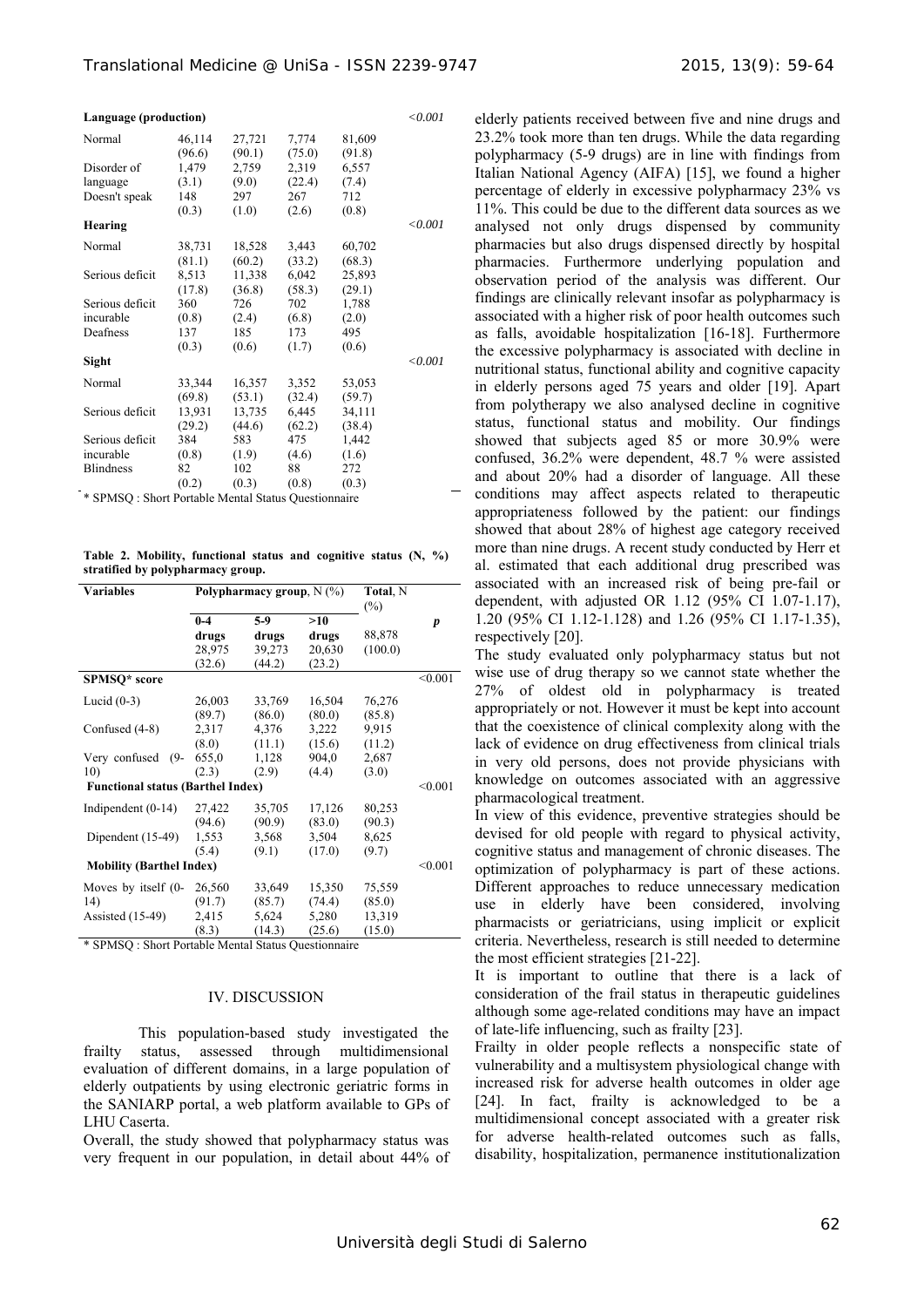and death [25]. Our study was limited to describe several domains that can influence frailty status. We did not define a score to assess this aspect. In fact available information are only a part of the complete SvaMa. However we described some of the conditions that should be considered in the evaluation and revision of therapy in elderly patients.

It would be interesting to define frailty scores from our data in order to achieve a better use of patient information. The most recent evidences highlighted how it is possible to calculate, on the basis of validated algorithms, from SVAMA the Multidimensional Prognostic Index (MPI) able to predict the risk of mortality. The clear advantage of this instrument can result in a significant chance to reduce mortality, functional disability and cognitive impairment of older subjects, according to the most recent evidence in clinical geriatric practice [26-27].

The strength of our study is that it was possible to match data coming from different sources (administrative database and electronic geriatric cards in the SANIARP Portal) at single patient level. In this way, we were able to collect information about the functional status, cognitive status and mobility according to drug prescription records, while keeping into account relevant personal details such as sex and age. On the other hand, information about the type of drugs taken by elderly patients and the presence of comorbidities were not investigated as the aim of this study was evaluate level of polypharmacy and excessive polypharmacy according to other domains relevant in the evaluation of drug therapy in the elderly such as functional, cognitive and mobility status. The present initiative is part of the strategy carried out by the EIP-AHA A1 Action Group on adherence and provides preliminary data that might be useful for more focused interventions. Moreover it can represent a point of synergy with EIP-AHA A3 Action Group on frailty as polypharmacy has also great relevance in assessment of vulnerability of elderly patients.

# V. CONCLUSION

 Our study highlighted that polypharmacy is more frequent in older patients with a decline in cognitive status, functional status and mobility. All these conditions, associated with polypharmacy regimen can influence frailty status and can affect treatment outcomes with a greater risk for adverse health-related outcomes. Our findings emphasize how important are preventive strategies such as optimization of drug regimen for a better and safer management of elderly patients.

# ACKNOWLEDGMENT

 We thank Salvatore Riegler and Luigi De Luca from CIRFF for assistance with data acquisition and data mining support.

## REFERENCES

[1] Bradley MC, Motterlini N, Padmanabhan S, Cahir C, Williams T, Fahey T , Hugheset C M. Potentially inappropriate prescribing among older people in the United Kingdom. BMC Geriatr 2014; 14: 72.

[2] Wallace E, Stuart E, Vaughan N, Bennett K, Fahey T, Smith SM. Risk prediction models to predict emergency hospital admission in community-dwelling adults: a systematic review. Med Care 2014; 52(8): 751–765.

[3] O'Mahony D, O'Sullivan D, Byrne S, O'Connor MN, Ryan C, Gallagher P. Stopp/Start Criteria For Potentially Inappropriate Prescribing In Older People: Version 2. Age And Ageing 2014; Afu145.

[4] Campanelli CM. American Geriatrics Society Updated Beers Criteria for Potentially Inappropriate Medication Use in Older Adults: The American Geriatrics Society 2012 Beers Criteria Update Expert Panel. Journal of the American Geriatrics Society 2012; 60.4: 616.

[5] Pilotto A, Gallina P, Fontana A, Sancarlo D, Bazzano S, Copetti M, Maggi S, Paroni G, Marcato F, Pellegrini F, Donato D, Ferrucci L. Development and validation of a Multidimensional Prognostic Index for mortality based on a standardized multidimensional assessment schedule (MPI-SVaMA) in community-dwelling older subjects. Journal of the American Medical Directors Association 2013; 14(4), 287-292.

[6] Action Plan on Prevention and early diagnosis of frailty and functional decline, both physical and cognitive, in older people. Available at *https://ec.europa.eu/research/innovation-union/pdf/active-healthyageing/a3\_action\_plan.pdf* Latest access October 2015.

[7] Orlando V, Guerriero F, Putignano D, Monetti VM, Tari DU, Farina G, Illario M, Iaccarino G, Menditto E. Prescription patterns of antidiabetic treatment in the elderly. Results from Southern Italy. Current diabetes reviews 2015; 12, 1-7.

[8] Ferrajolo C, Arcoraci V, Sullo MG, Rafaniello C, Sportiello L, Ferrara R, Cannata A, Pagliaro C, Tari MG, Caputi AP, Rossi F, Trifiro G, Capuano A . Pattern of statin use in southern italian primary care: can prescription databases be used for monitoring long-term adherence to the treatment? 2014; PLoS One 9(7).

[9] Pfeiffer E. A Short Portable Mental Status Questionnaire for the Assessment of Organic Brain Deficit in Elderly Patients. Journal of the American Geriatrics Society, 1975; 23.10: 433-441.

[10] Sainsbury A, Seebass G, Bansal A, Young JB. Reliability of the Barthel Index when used with older people. Age and Ageing, 2005; 34.3: 228-232.

[11] Katz S, Ford AB, Moskowitz RW, Jackson BA, Jaffe MW. Studies of illness in the aged. The Index of ADL: a standardized measure of biological and psychosocial function. JAMA 1963; 185: 914–919.

[12] Collin C, Wade DT, Davies S, Horne V. The Barthel ADL Index: a reliability study. Int Disabil Stud 1988; 10(2):61-63.

[13] Mulasso A, Roppolo M, Rabaglietti E. The Role Of Individual Characteristics And Physical Frailty On Health